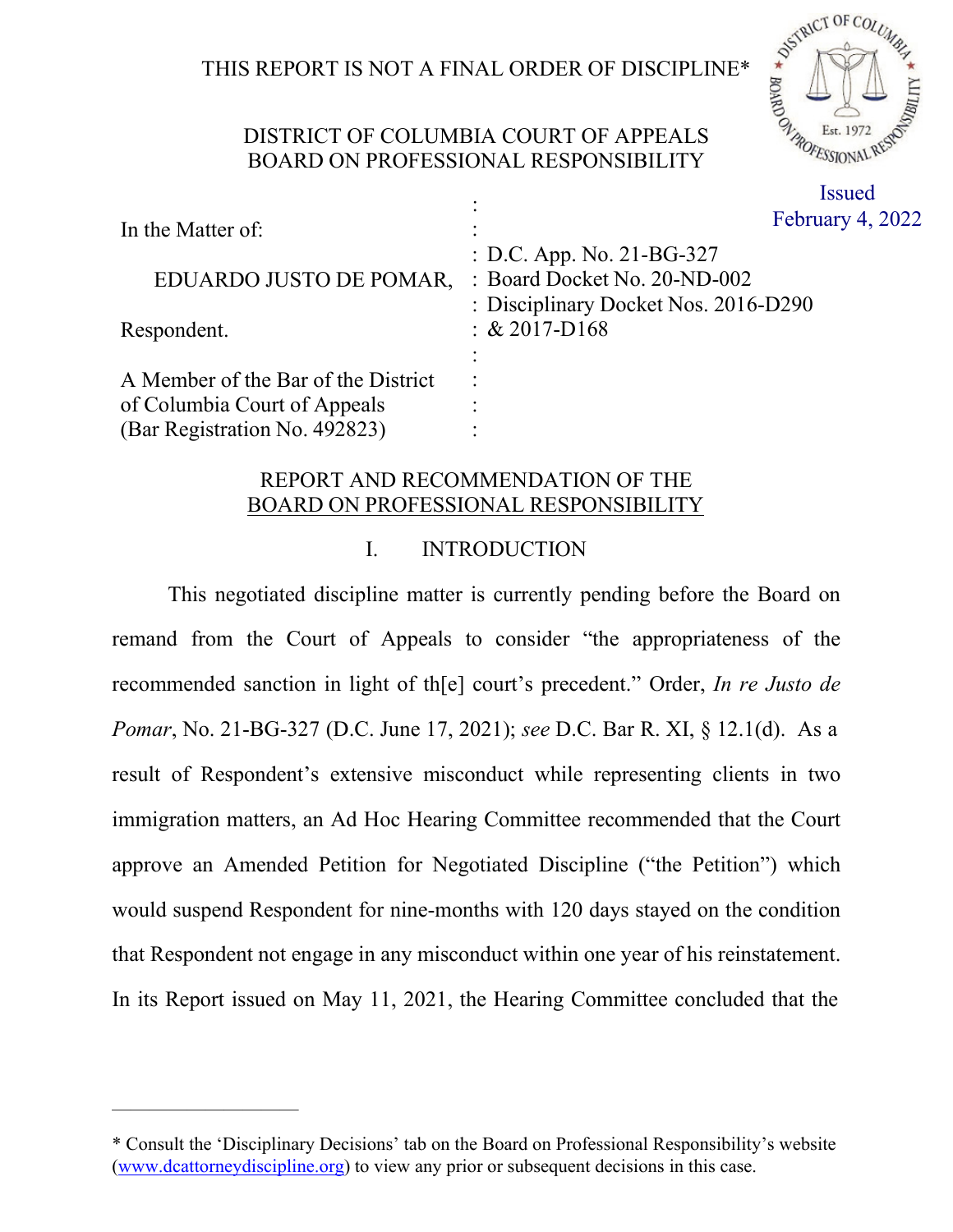agreed-upon sanction was justified, in part for reasons it provided in a Confidential Appendix.

On September 30, 2021, the Board remanded the case to the Hearing Committee, ordering it to submit a more detailed Supplemental Confidential Appendix that would include references to specific Rule violations and more clearly detail the information it relied on to support its recommendation to approve the Petition. The Hearing Committee issued its Supplemental Confidential Appendix on October 20, 2021.

For the reasons discussed below, the Board concludes that the agreed-upon sanction is appropriate in light of the Court's precedent and recommends that the Petition be approved.

## II. FACTUAL BACKGROUND

The Petition is based on Respondent's representation of two clients in immigration matters. In the first matter (Zapata-Espinal), the parties agree that Respondent did not provide a formal retainer but instead, provided a handwritten note, which quoted a price of \$3,000, but permitted him to charge extra for "appeals, waivers, changes, filing costs." Ultimately, Respondent collected nearly \$4,000 that the client paid in several installments, all of which he placed in his business account instead of a trust account. After filing an asylum application, Respondent moved to postpone his client's "credible fear" interview. The client did not receive notice of the rescheduled date and did not attend the interview because the scheduling notice was sent to an old address. After the client completed a rescheduled interview,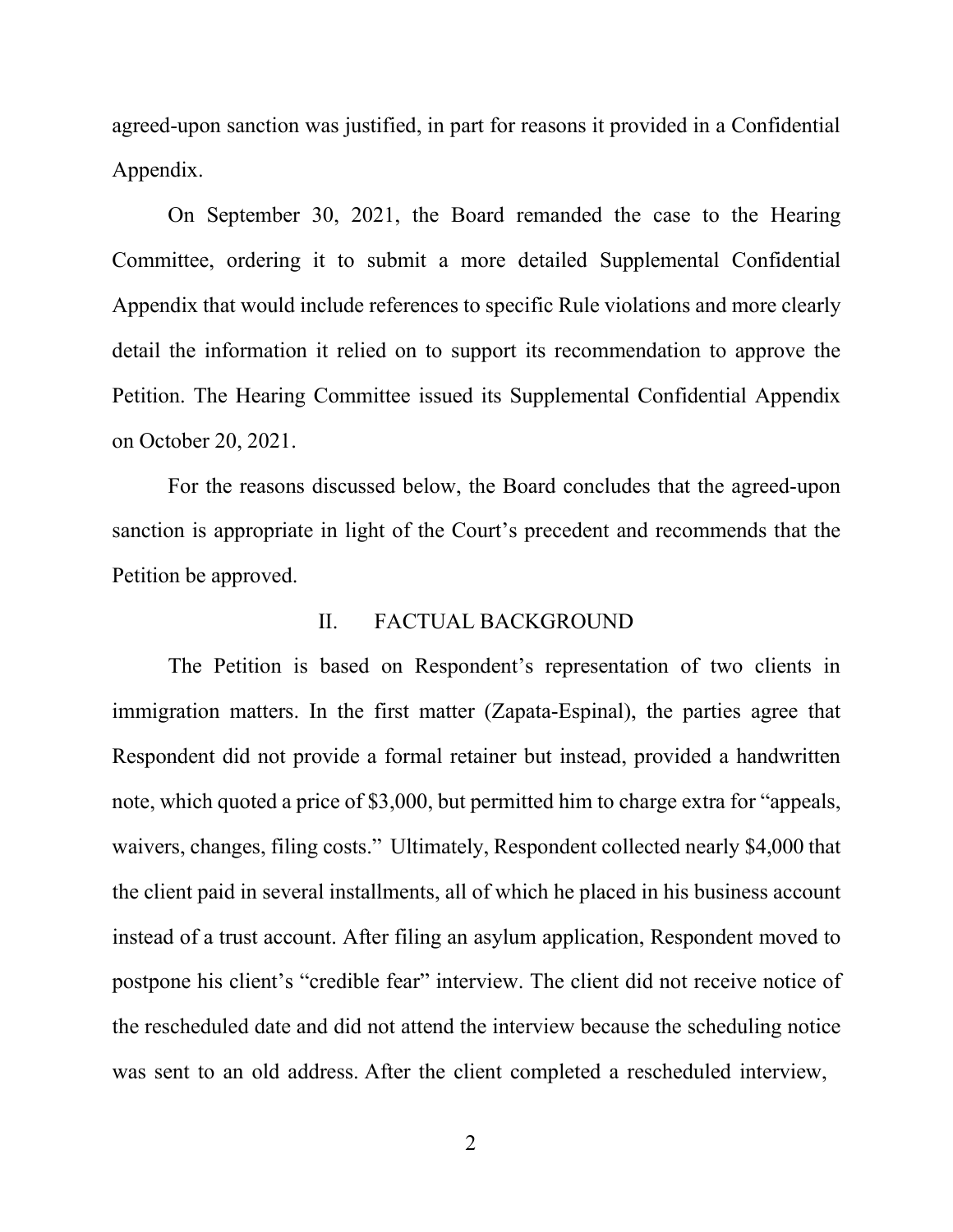Respondent incorrectly told her she was eligible to apply for employment authorization and collected a \$465 filing fee. Respondent filed the application, but did not pay a filing fee because it was not required. However, he did not return the filing fee to the client. The application was denied because the asylum case had been administratively closed when the client failed to appear for the initial interview. Respondent then filed a second application, which was denied as premature. The client terminated the representation and hired successor counsel, who requested the client's file on her behalf. Even though Respondent knew his former client was represented by a new attorney, Respondent communicated directly with the client instead of her counsel. The parties agree that Respondent's conduct violated D.C. Rules 1.1(a) (lack of competence), 1.1(b) (skill and care), 1.3(a) (diligence and zeal), 1.3(b)(1) (intentional failure to seek client's lawful objectives), 1.4(b) (failure to explain matter to client), 1.5(a) (unreasonable fee), 1.5(b) (failure to provide written retainer agreement), 1.15(a) and (e) (commingling), 1.15(b) (failure to maintain a trust account), and 1.16(d) (failure to return unearned fee).

In the second matter (Macario), the parties agree that Respondent was hired to represent a foreign national who had been arrested and detained to request the foreign national's release on bond. The client's friend hired Respondent on the client's behalf and paid Respondent a \$1,500 legal fee, which Respondent again placed in his business account instead of a trust account. Respondent did not provide a written retainer agreement to the client or friend. The friend requested that Respondent meet with the client personally to discuss the case, but Respondent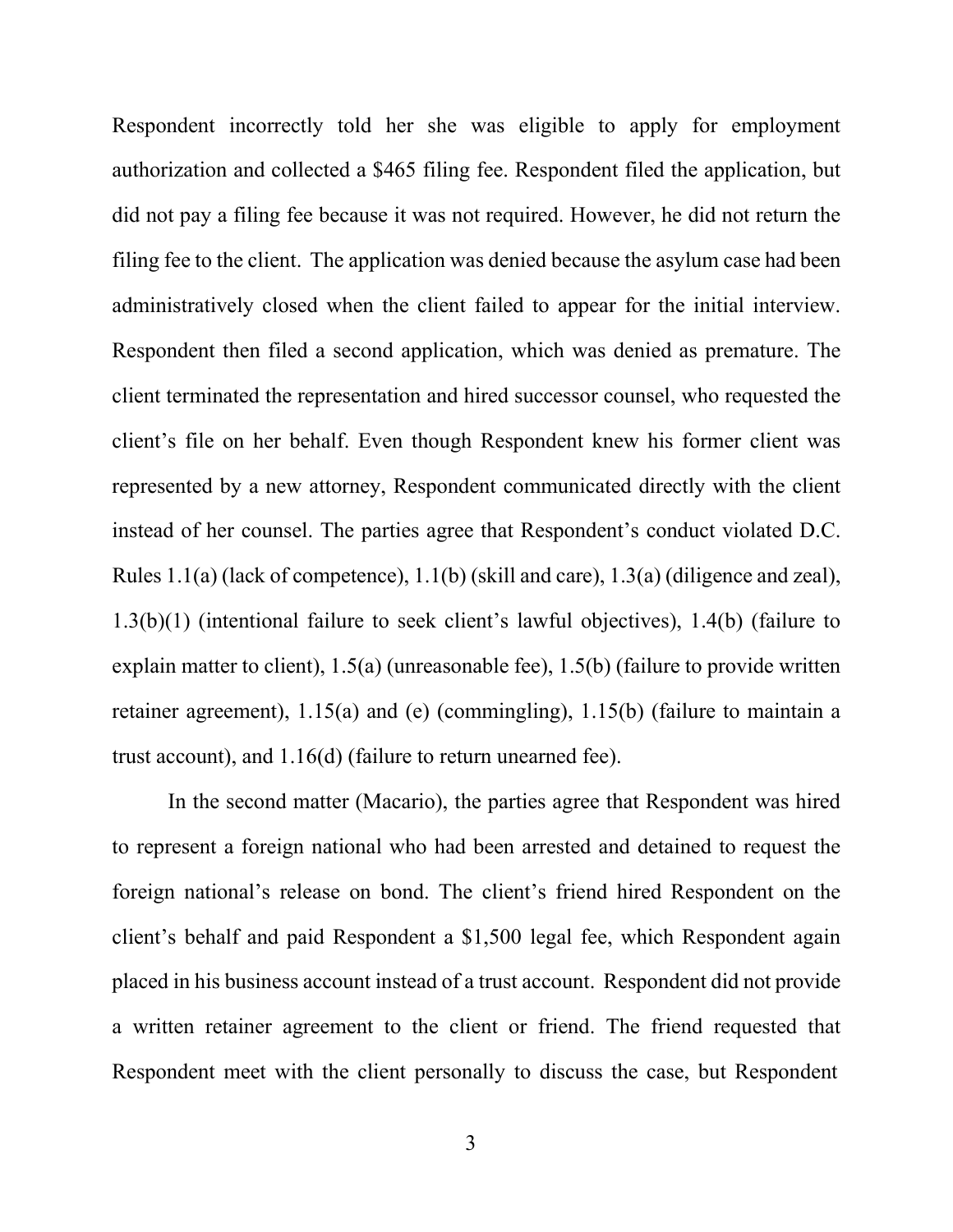failed to do so. Respondent appeared at the client's removal hearing the following month and told the judge that his client was not eligible for relief and that he would voluntarily return to his native country. The judge accepted the offer of voluntary departure.

Unhappy with the outcome, the client asked the judge for other relief, and Respondent falsely told the judge he was unaware of his client's position. When Respondent refused to provide any further representation, the client filed a *pro se* request to reopen his case and complained to Respondent that he had accepted a full fee without completing the representation. After successor counsel filed a disciplinary complaint, Respondent falsely represented to Disciplinary Counsel that (1) he had waived his fee to appear in court and argue the case, and (2) he had completed the representation by appearing in court on the same day he received his fee. The parties agree that Respondent's conduct violated D.C. Rules 1.1(a) (lack of competence),  $1.1(b)$  (skill and care),  $1.3(a)$  (diligence and zeal),  $1.3(b)(1)$ (intentional failure to seek client's lawful objectives), 1.3(b)(2) (intentional prejudice or damage to client), 1.4(b) (failure to explain matter to client), 1.5(b) (failure to provide written retainer agreement), 1.15(a) and (e) (commingling), 1.15(b) (failure to maintain a trust account),  $3.3(a)(1)$  (knowing false statement to a tribunal), and 8.1(a) (knowing false statement to Disciplinary Counsel).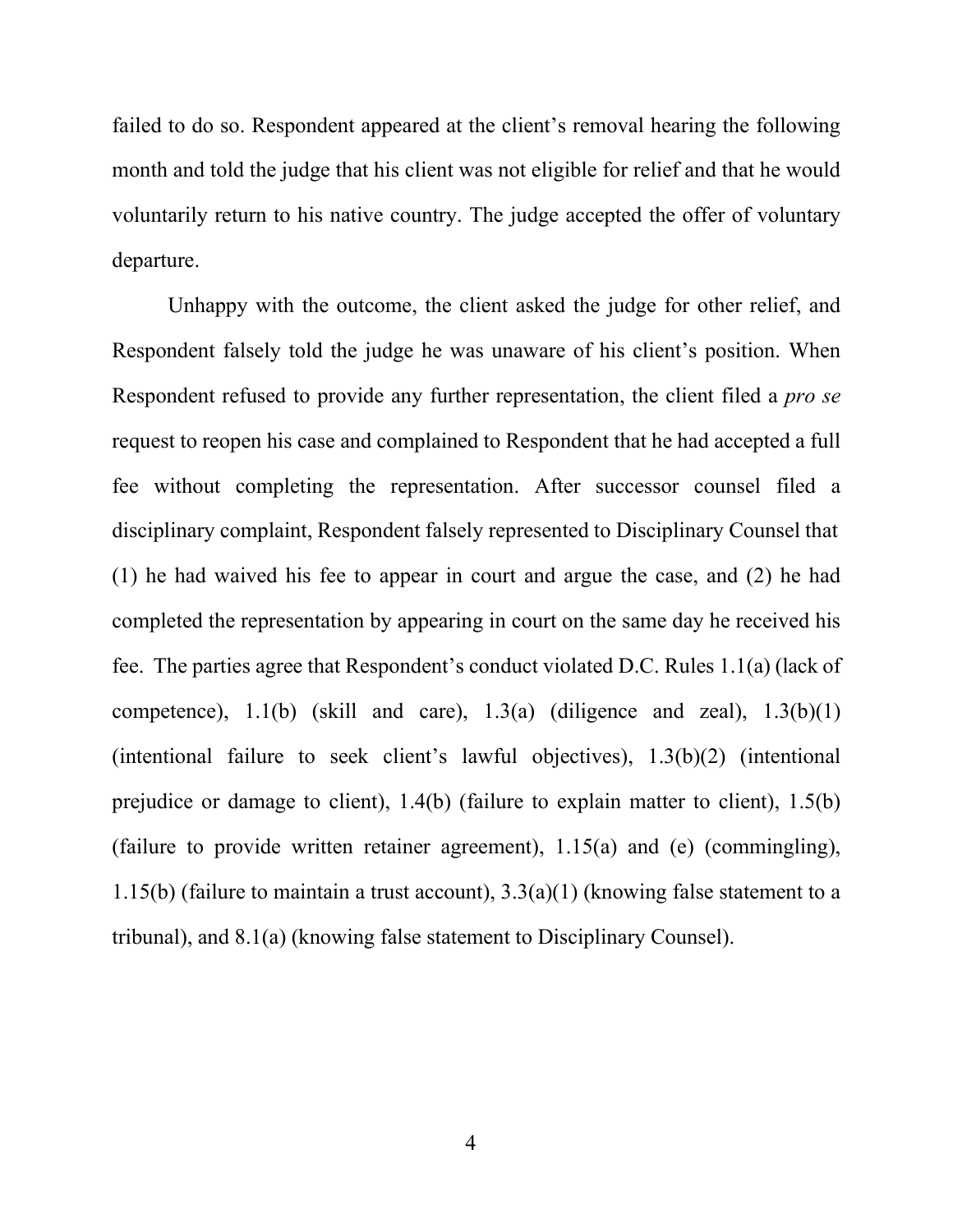### III. THE AGREED-UPON SANCTION IS JUSTIFIED

#### A. The Legal Standard

Rule XI, Section 12.1(c) provides that a petition for negotiated discipline will be approved if: (1) The attorney has knowingly and voluntarily acknowledged the facts and misconduct reflected in the petition and agreed to the sanction set forth therein; (2) The facts set forth in the petition or as shown at the hearing support the admission of misconduct and the agreed upon sanction; and (3) The sanction agreed upon is justified.

Board Rule 17.5(a) further provides that, in determining whether the agreedupon sanction is justified, hearing committees should take into consideration "the record as a whole, including the nature of the misconduct, any charges or investigations that Disciplinary Counsel has agreed not to pursue, the strengths or weaknesses of Disciplinary Counsel's evidence, any circumstances in aggravation and mitigation (including respondent's cooperation with Disciplinary Counsel and acceptance of responsibility), and relevant precedent."

The Court has explained that a "justified" sanction may be more lenient than the sanction that might have been imposed in a fully litigated contested case; it just cannot be *unduly* lenient. *See In re Johnson*, 984 A.2d 176, 180-81 (D.C. 2009) (per curiam). This standard for evaluating whether a sanction is justified differs from the standard in contested cases, in which a sanction must not "foster a tendency toward inconsistent dispositions for comparable conduct" or "otherwise be unwarranted." *See* D.C. Bar Rule XI, § 9(h); Board Rule 17.5(a)(iii) (providing that an agreed-upon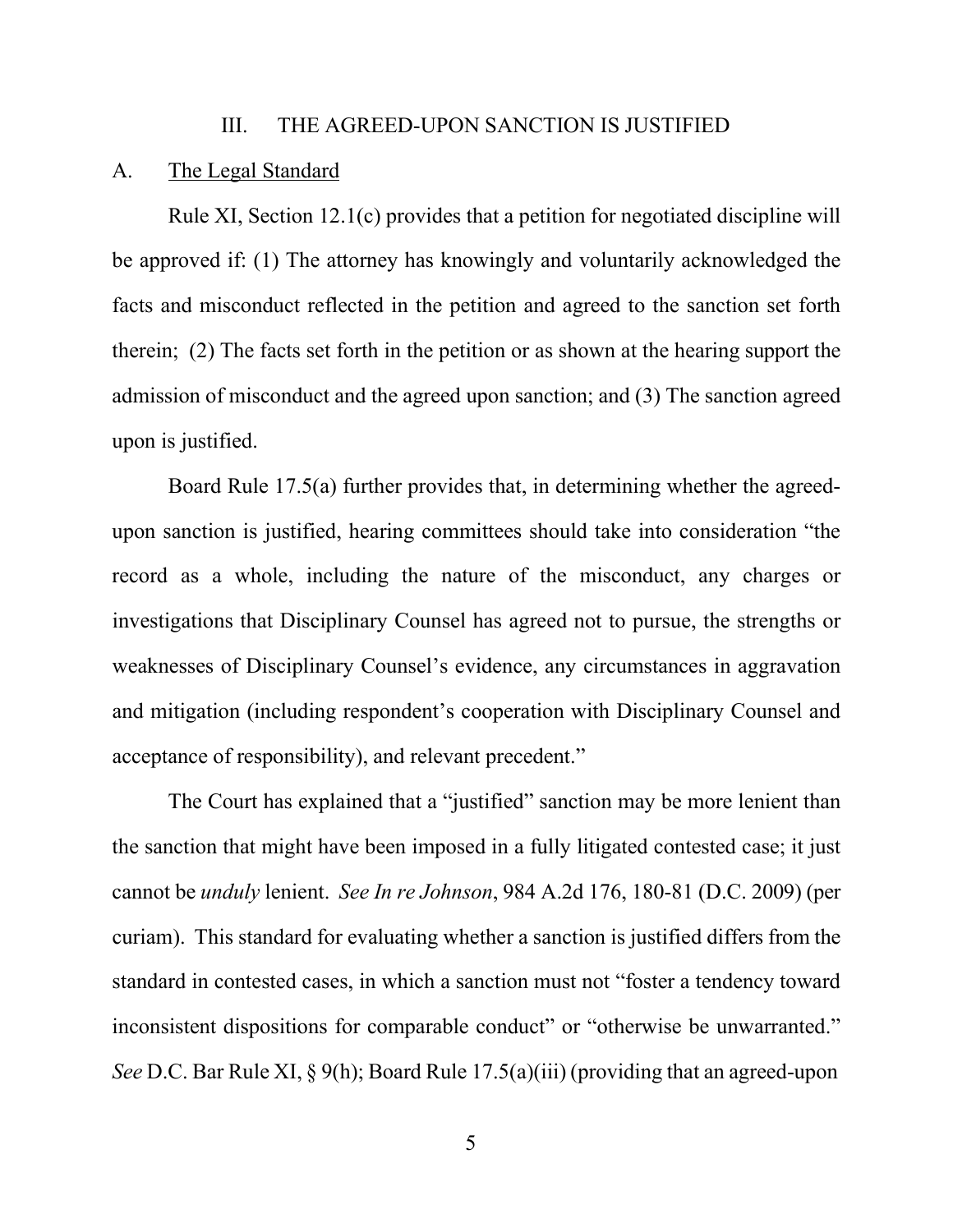sanction "does not have to comply with the sanction appropriate under the comparability standard set forth in D.C. Bar R. XI, § 9(h)"). Nevertheless, the Court often looks to the range of sanctions imposed in similar contested cases as a frame of reference before considering whether a sanction in a negotiated discipline case is justified. *See, e.g.*, *In re Brammer*, 243 A.3d 863, 864 (D.C. 2021) (per curiam) (finding that the agreed-upon sanction was "not unduly lenient or inconsistent with dispositions imposed for comparable professional misconduct"); *In re Brown*, 200 A.3d 229, 230 (D.C. 2019) (per curiam) (finding that the agreed-upon sanction was "not unduly lenient considering the existence of mitigating factors and the discipline imposed by this court for similar actions").

More recently, in *In re Mensah*, the Court confirmed that a negotiated sanction may fall outside the range of sanctions that might be imposed in contested cases. 262 A.3d 1100, 1103-04 (D.C. 2021) (per curiam). In approving the Petition for Negotiated Discipline in that case, the Court cited three "structural features" indicating that "some additional flexibility" is permitted in determining an appropriate sanction in a negotiated discipline case: (1) the "justified" standard; (2) the "considerable deference" owed to negotiated discipline recommendations; and (3) the prohibition on citing negotiated discipline decisions as precedent in contested cases. *Id*. at 1104. On the other hand, the Court cautioned that sanctions in negotiated discipline cases should not become "completely unmoored" from the range of sanctions that might otherwise be imposed. *Id.* Within that framework, the Court concluded that the next-most-serioussanction below disbarment – the sanction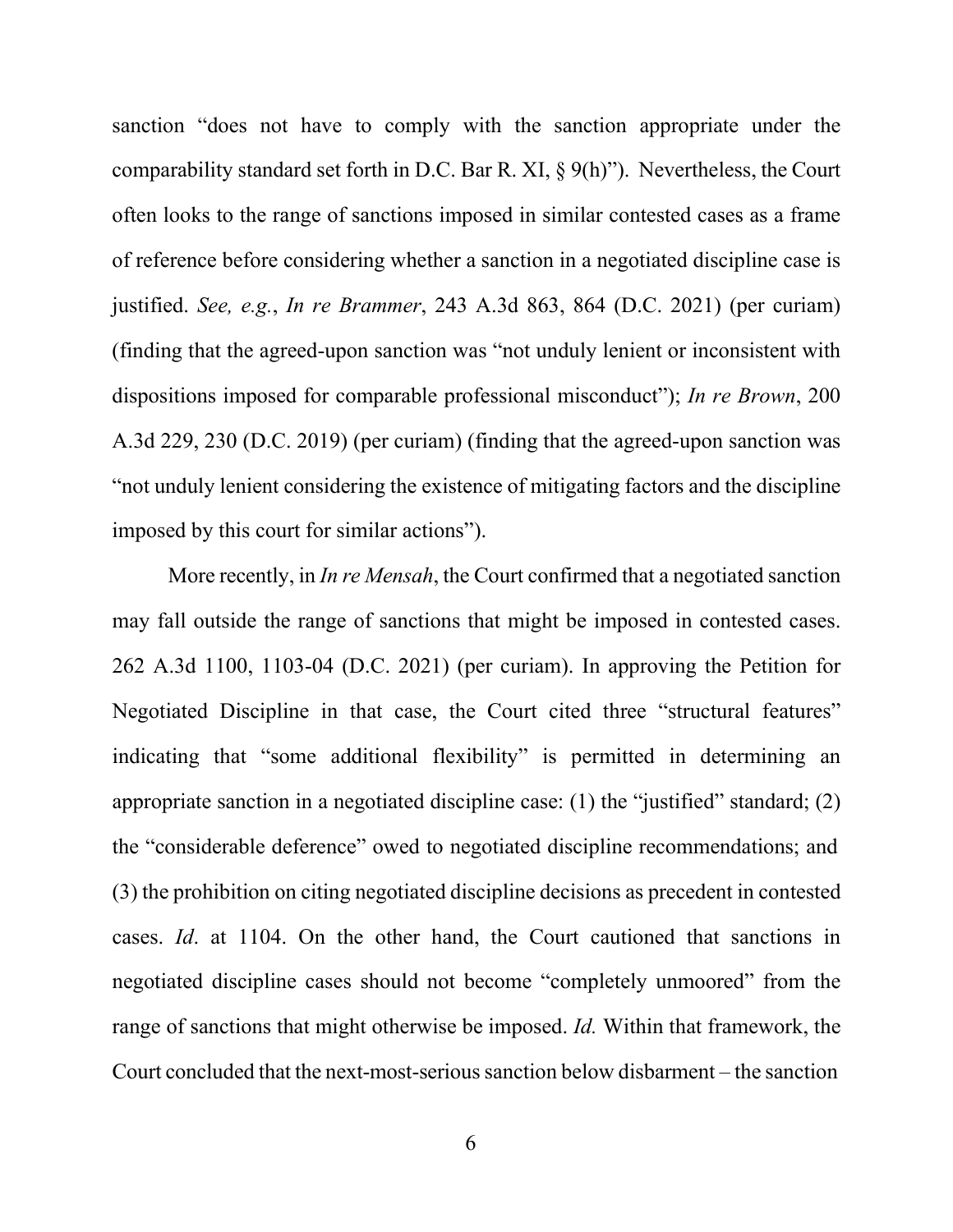that would have been imposed for the reckless misappropriation at issue in that case – was not unduly lenient. *Id.* at 1105.

### B. Relevant Precedent

In this case, the Court's order cites five cases with sanctions in parentheticals, including three cases that the Hearing Committee relied upon in determining the most severe sanctions imposed for comparable misconduct: *In re Rodriguez-Quesada*, 122 A.3d 913 (D.C. 2015) (two-year suspension with fitness and restitution for lack of competence, neglect, failure to communicate, failure to refund an unearned fee, dishonesty, and serious interference with the administration of justice, in four immigration matters involving vulnerable clients facing deportation, aggravated by false testimony to the hearing committee and lack of remorse); *In re Vohra*, 68 A.3d 766 (D.C. 2013) (three-year suspension with fitness for multiple rule violations in a single matter including "sustained neglect" in an immigration matter, criminal conduct (forging clients' signatures), and dishonesty, in addition to lack of competence, failure to communicate, and serious interference with the administration of justice, aggravated by two instances of prior discipline and an attitude that fluctuated between expressions of remorse and blaming his clients for his misconduct); and, *In re Ukwu*, 926 A.2d 1106 (D.C. 2007) (two-year suspension with fitness and restitution where immigration attorney neglected five immigration matters, testified falsely to the Hearing Committee, misrepresented facts to Board of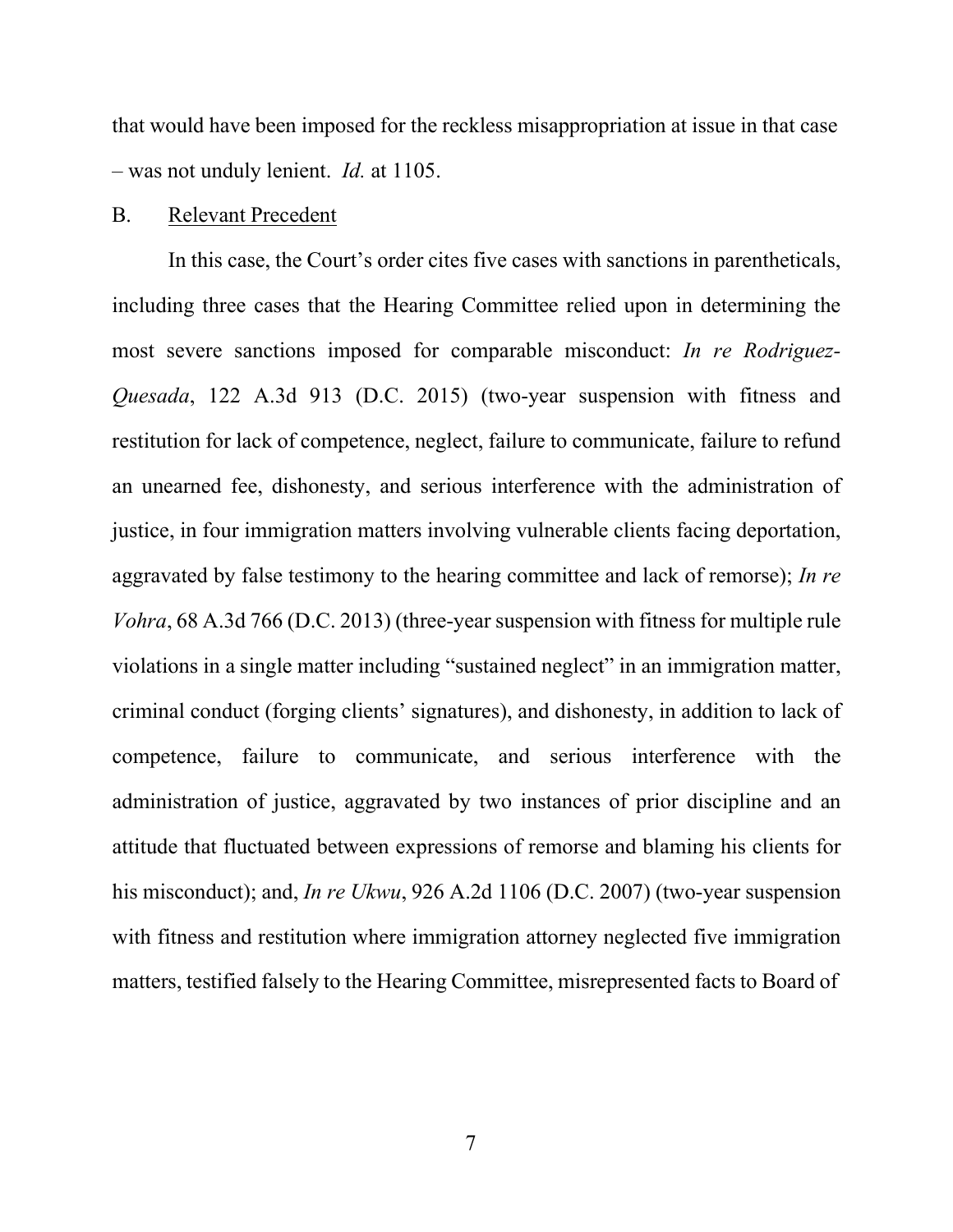Immigration Appeals, and assured a client that she "need not worry" about submitting a false immigration document).<sup>1</sup>

When defining the lower end of the range of sanctions imposed for comparable misconduct, the Hearing Committee cited four additional cases: *In re Cole*, 967 A.2d 1264 (D.C. 2009) (thirty-day suspension where the attorney intentionally neglected an immigration matter, lied to his client that he had filed an asylum application, lied about the application's status, and seriously interfered with the administration of justice); *In re Schoeneman*, 891 A.2d 279 (D.C. 2006) (per curiam) (four-month suspension where the attorney neglected three client matters, lied to the clients about the status of their cases, concealed his suspension from the practice of law, and engaged in the unauthorized practice of law); *In re Perez*, 828 A.2d 206 (D.C. 2003) (per curiam) (sixty-day suspension with fitness and restitution where the attorney engaged in "protracted neglect and intentional conduct" that resulted in prejudice to a vulnerable client in an immigration matter); and, *In re Ryan*, 670 A.2d 375 (D.C. 1996) (four-month suspension with fitness and restitution where the attorney engaged in a pattern of neglect in five immigration matters and subsequently made misrepresentations to Disciplinary Counsel). The Court's Order also identifies *In re Hallmark*, 831 A.2d 366 (D.C. 2003) (ninety-day suspension with fitness for failure to communicate with two clients, failure to promptly return

<sup>1</sup> The Board believes that *In re Hines*, 482 A.2d 378 (D.C. 1984) (per curiam), which the Court cites in its Order, is not a comparable case because the misconduct at issue involved reckless misappropriation, which is not present in this case, and the Court in *Hines* declared that disbarment would ordinarily be the sanction for all non-negligent misappropriation going forward. *See id.* at 386-87.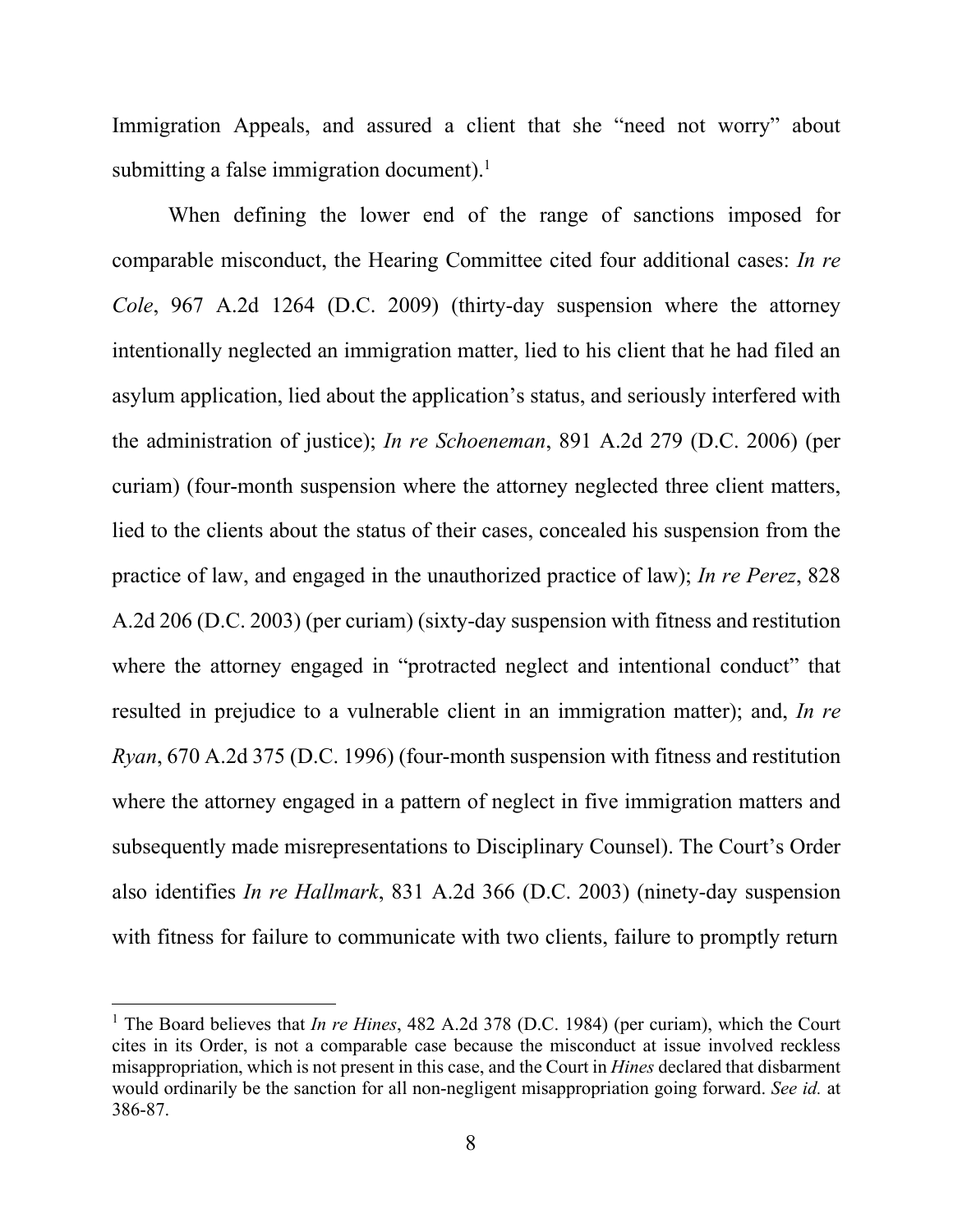unearned fees to two other clients after termination of the representation, and failure to respond to requests for information during Disciplinary Counsel's investigation), which falls on the lower end of the range of relevant sanctions.

Finally, the Board finds the facts in the negotiated matter *In re Anderson*, 184 A.3d 846 (D.C. 2018) (per curiam), are a useful comparison in this negotiated case. In *Anderson*, the Court imposed a one-year suspension with fitness and restitution requirements for lack of competence, neglect, failure to communicate, failure to refund an unearned fee, unauthorized practice of law, and dishonesty in two client matters, followed by an initial refusal to cooperate with Disciplinary Counsel. And the respondent's conduct was aggravated by prior discipline involving similar misconduct, but mitigated by the respondent's acceptance of responsibility, remorse, health and family problems at the time of the misconduct, and by the fact the respondent had an established mental health support system. *Id.* at 847. The Court's decision in *Anderson* relied in part on *In re Carter*, 11 A.3d 1219 (D.C. 2011) (per curiam) (eighteen-month suspension with fitness and restitution for lack of competence, neglect, failure to communicate, and failure to return unearned fees in two matters, dishonesty to a court and Disciplinary Counsel and failure to respond to Disciplinary Counsel's inquiries, where there were several aggravating factors) and *Schoeneman*, 891 A.2d at 280. *See id.* at 847 n.2.

## C. The Confidential Appendix

After discussing comparable cases, the Hearing Committee noted that its decision was also based in part on a Confidential Appendix, which described in a

9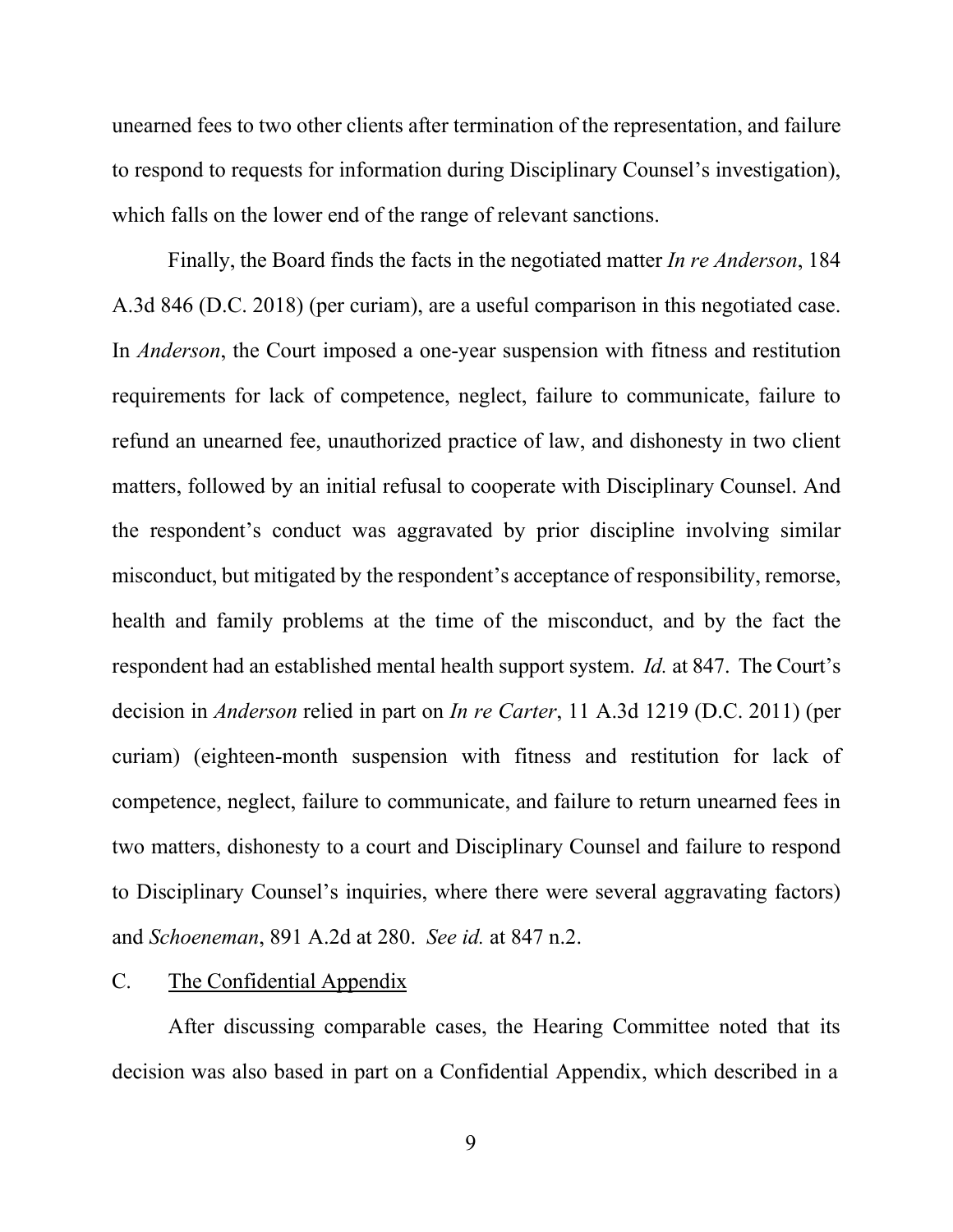single paragraph the Hearing Committee Chair's *ex parte* conversation with Disciplinary Counsel.

The Board in its September 30, 2021 Order concluded that the Confidential Appendix lacked a "sufficiently detailed description of the nature of the issues raised and a description of how the information the Hearing Committee learned in its *in camera* review of Disciplinary Counsel's investigative file and *ex parte* meeting with Disciplinary Counsel factored into its determination that the agreed-upon sanction was justified." The Board therefore remanded the case to the Hearing Committee for the limited purpose of submitting a Supplemental Confidential Appendix which would, if applicable, include references to specific Rule violations at issue and explain how the concerns discussed therein factored into the Hearing Committee's conclusion.

The substance of the Hearing Committee's Confidential Appendix and Supplemental Confidential Appendix are discussed in the Confidential Appendix to this Report and Recommendation.

### D. Discussion

Based on the cases cited in Part III.B, *supra*, the Board believes that if this case were to proceed to a contested hearing, and every charge were proven, Respondent would likely receive a sanction more serious than the agreed-upon partially stayed nine-month suspension. Broadly speaking, we agree with the Hearing Committee that this sanction is "within the range of sanctions that have been imposed for comparable misconduct in other immigration matters," but that does not

10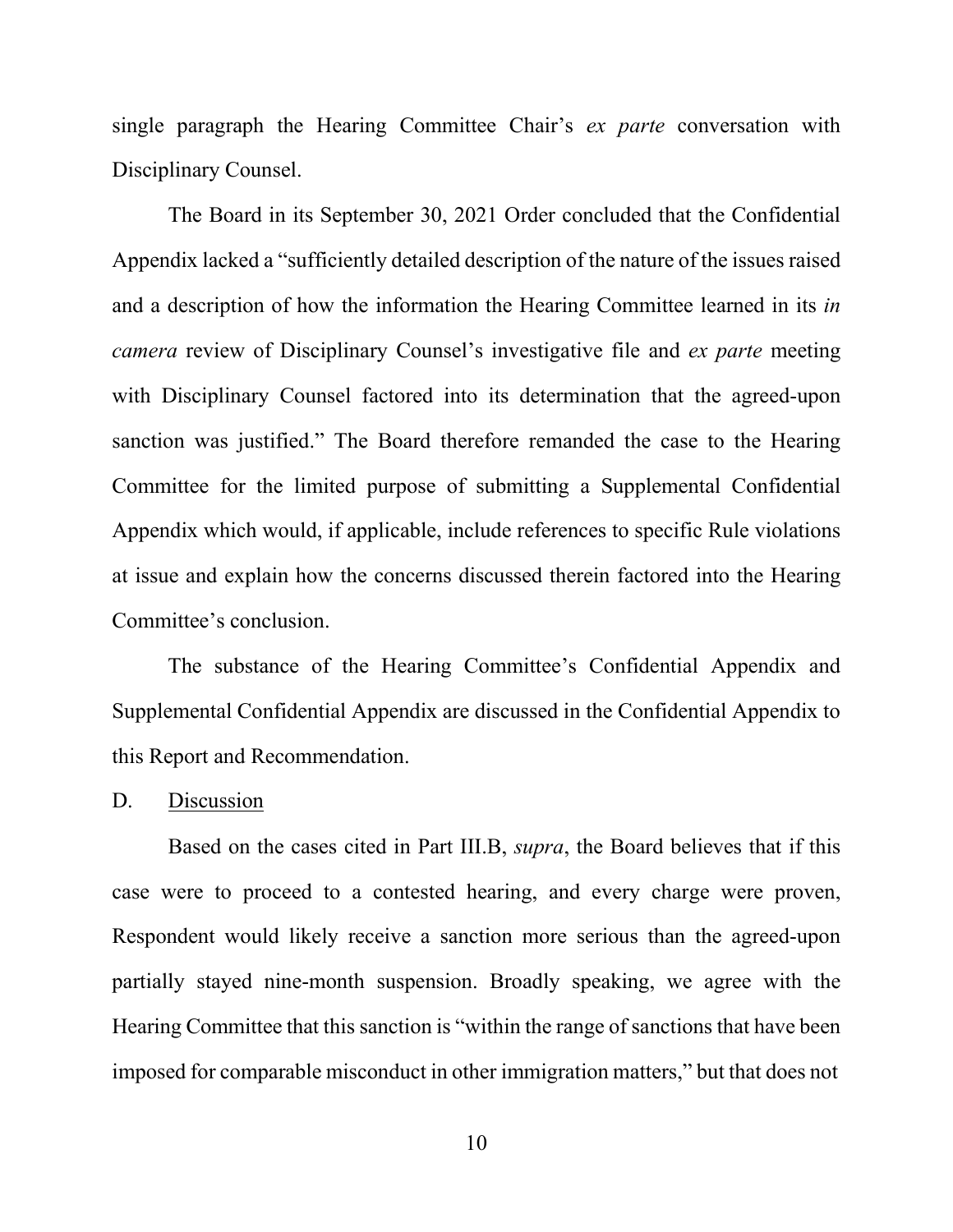end our inquiry because those sanctions range from thirty-day suspensions to disbarment. *See* HC Rpt. at 20-22. On closer examination, we do not find the facts of this case to be as serious as those presented in *Rodriguez-Quesada*, 122 A.3d 913, *Vohra*, 68 A.3d 766, or *Ukwu*, 926 A.2d 1106, which involved patterns of dishonesty or fraud and resulted in two- and three-year suspensions with fitness requirements. Though the misconduct here is more extensive than that involved in comparable cases resulting in brief suspensions—*Hallmark*, 831 A.2d 336, *Cole*, 967 A.2d 1264, *Schoeneman*, 891 A.2d 279, and *Perez*, 828 A.2d 206—those cases did share some of the most troubling aspects of Respondent's misconduct: intentional harm to vulnerable clients and dishonesty.

We find that this case is most comparable to *Ryan*, 670 A.2d 375, and *Anderson*, 184 A.3d 846, both of which involved serious neglect of vulnerable clients and related misconduct in multiple cases, followed by dishonesty to Disciplinary Counsel. Though the lengths of their suspensions differed—both served four months and one year, respectively and both respondents were required to prove fitness before reinstatement. *See generally In re Cater*, 887 A.2d 1, 23 (D.C. 2005) (explaining that a fitness requirement may be imposed where the period of suspension "may not be enough by itself to protect the public, the courts and the integrity of the legal profession"). In *Ryan*, the fitness requirement was based on "the gravity and pervasiveness of [the respondent's] conduct affecting several clients over an extended period of time," whereas in *Anderson*, the respondent had three instances of prior discipline, including a public censure that involved the same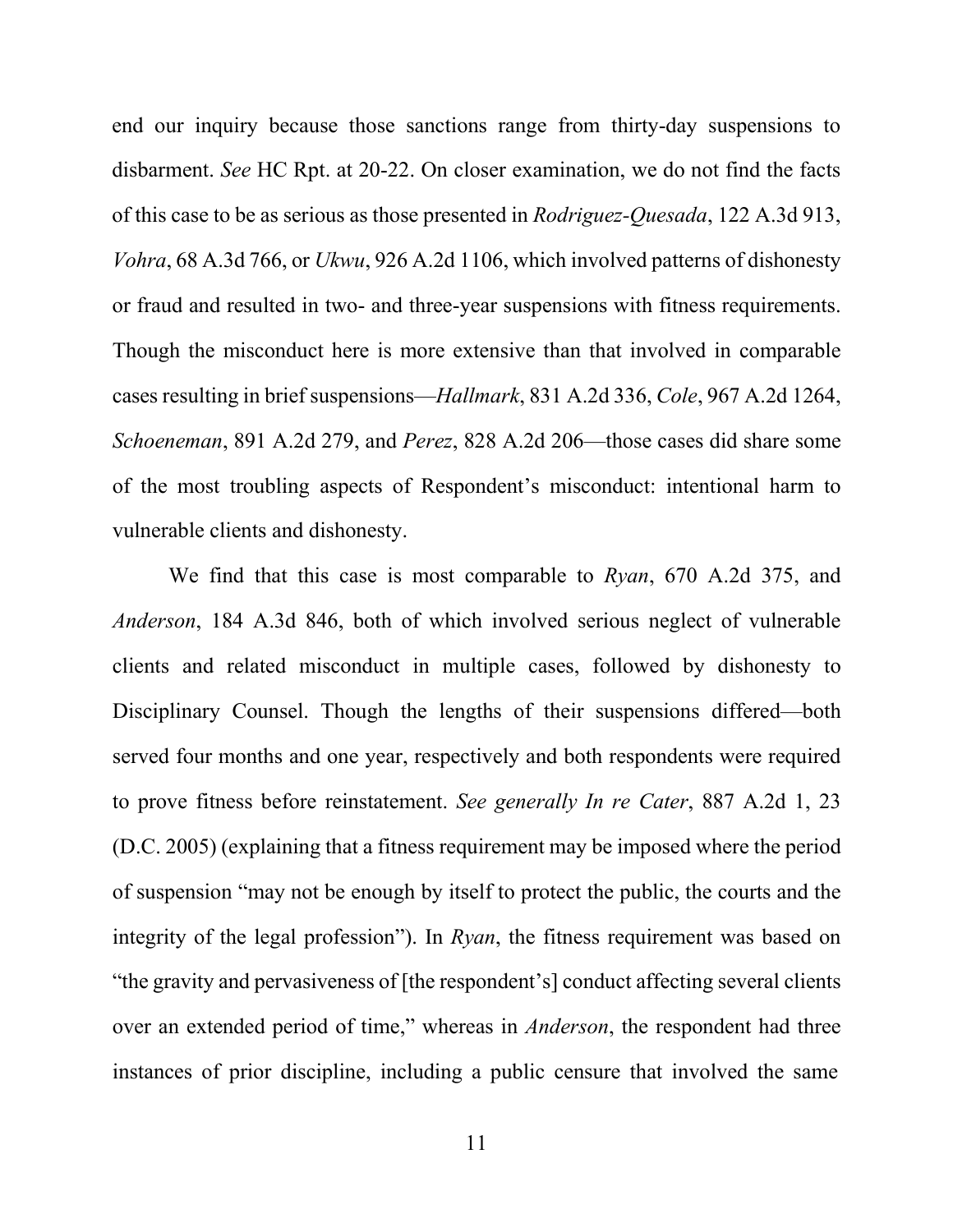misconduct at issue in that case. *See In re Anderson*, Board Docket No. 17-ND-010 at 7, ¶ 13 (HC Rpt. Apr. 2, 2018). While a fitness requirement is not necessarily warranted in this case, it is notable that, on the other extreme, Respondent is not even required to complete a term of probation in exchange for a stay of nearly half of his suspension; the only condition of Respondent's stayed suspension is that he refrain from committing additional misconduct for one year. Because it does not require any further action from Respondent, for purposes of comparison, the agreed-upon sanction is effectively a five-month served suspension.

Accordingly, we find that the agreed-upon sanction is lenient, and it is a close question whether it is *unduly* lenient or nevertheless justified. But pursuant to Board Rule 17.5(a)(iii), we must consider other factors in addition to the Court's precedent, namely:

the record as a whole, including the nature of the misconduct, any charges or investigations that Disciplinary Counsel has agreed not to pursue, the strengths or weaknesses of Disciplinary Counsel's evidence, any circumstances in aggravation and mitigation (including respondent's cooperation with Disciplinary Counsel and acceptance of responsibility), and relevant precedent.

The Hearing Committee addressed some of these factors in its Supplemental Confidential Appendix because Disciplinary Counsel discussed its analysis of them *ex parte*. Board Rule 17.5(a) does not articulate a standard for hearing committees to apply to their review of Disciplinary Counsel's subjective assessments of any of the factors set forth therein. We do so now.

We begin by observing that Disciplinary Counsel's decisions are subject to review, unlike the criminal justice system where, barring some constitutionally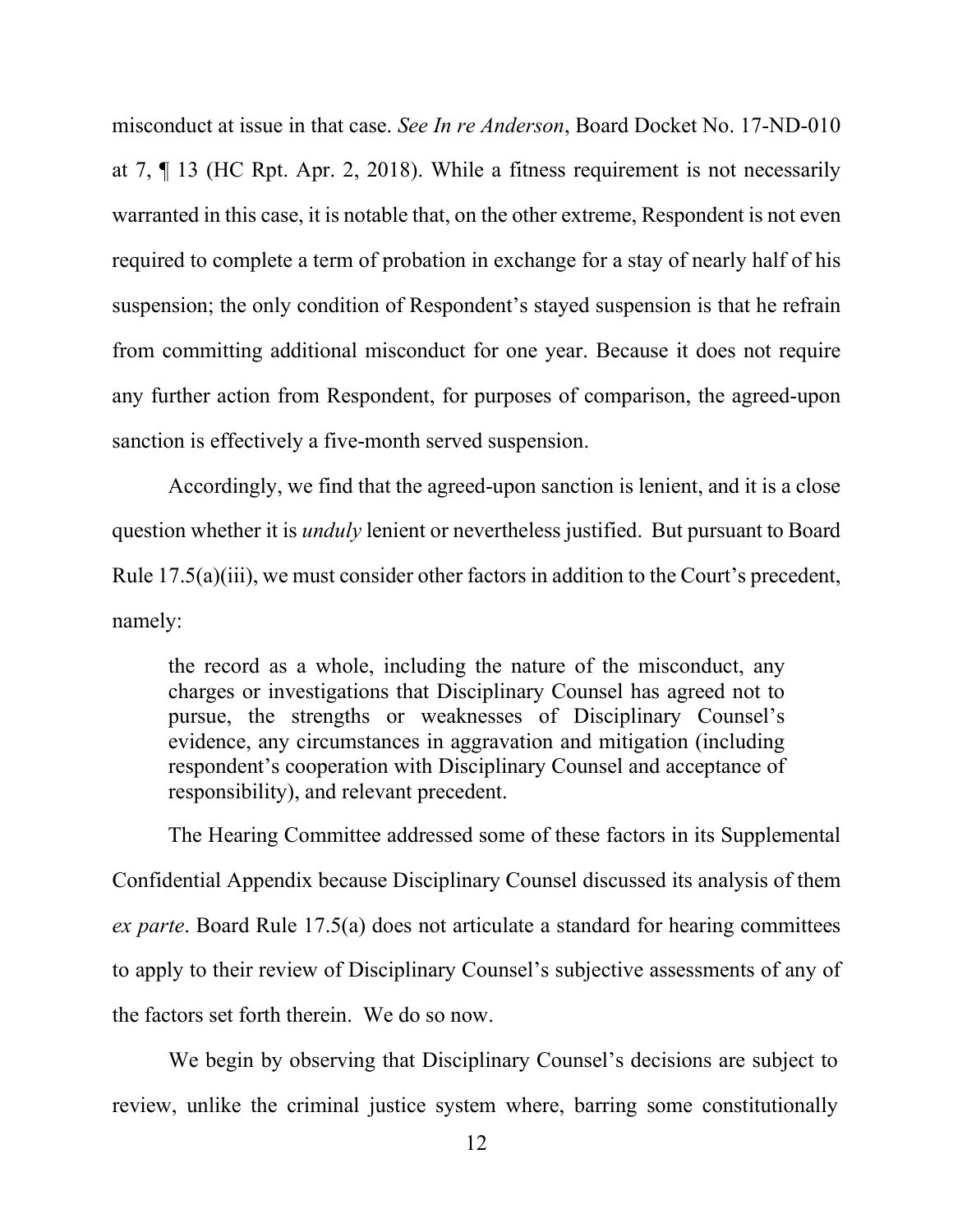impermissible reason for a decision, the prosecutor generally has sole discretion on charging decisions. *See Bordenkircher v. Hayes*, 434 U.S. 357, 364 (1978). This review occurs initially when a Contact Member must approve Disciplinary Counsel's dispositions of docketed investigations, which includes reviewing Disciplinary Counsel's file, and, if the Contact Member determines necessary, discussing the matter with Disciplinary Counsel. Board Rule 2.12. Then, as this case demonstrates, hearing committees must review petitions for negotiated discipline to include scrutinizing the evidence in *ex parte* meetings with Disciplinary Counsel and by *in camera* reviews of Disciplinary Counsel's files. *See generally Mensah*, 262 A.3d at 1104 (describing the "numerous procedural constraints intended to ensure the bottom-line requirement that any sanction imposed be 'justified'").

When, as here, Disciplinary Counsel's subjective assessments of factors are at issue, we believe the hearing committee must not only have a robust *ex parte* discussion with Disciplinary Counsel to fully understand its case evaluation, but the hearing committee must also review Disciplinary Counsel's file to determine if its understanding of the case bears out based on its evidence. Then the hearing committee must determine whether Disciplinary Counsel's analysis is objectively reasonable, considering Disciplinary Counsel's expertise in prosecuting disciplinary cases and its responsibility "to allocate the investigative and prosecutorial resources of Disciplinary Counsel's office." Board Rule 2.12 (addressing Contact Member review). This review must not be a "rubber stamp," but instead, a thorough,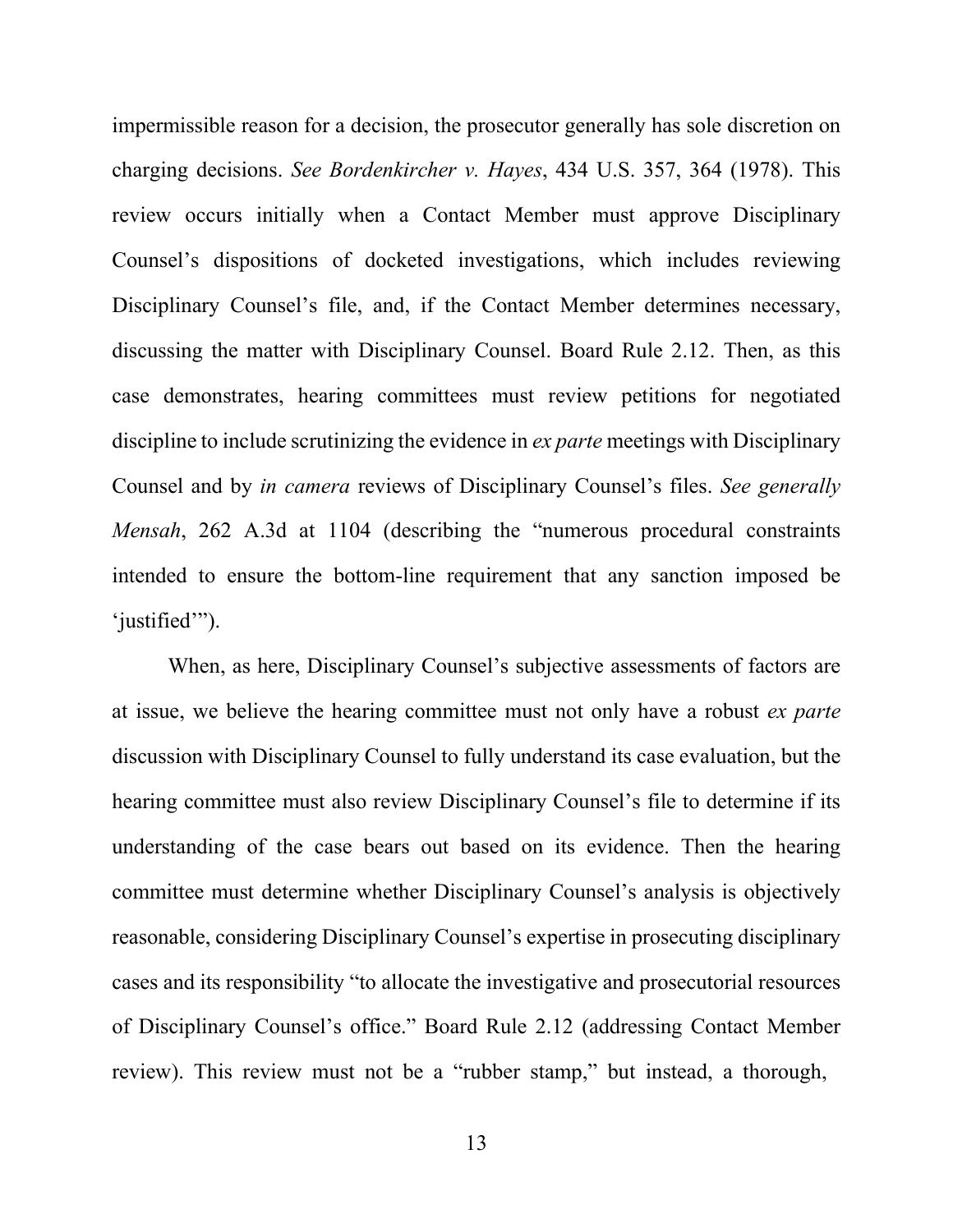objective analysis of Disciplinary Counsel's evaluation. We believe that this analysis acknowledges that negotiated dispositions in the Disciplinary System, as in the criminal justice system, are generally mutually advantageous to respondents, Disciplinary Counsel and the other constituents this process is designed to protect – clients and the community, since each party may have "reasons for wanting to avoid trial." *See Bordenkircher*, 434 U.S. at 363 (citing *Brady v. United States*, 397 U.S. 742, 752 (1970)). Our approach honors the procedural requirements of overseeing disciplinary decisions.

We apply that standard to the facts of this case in the Confidential Appendix to this Report and Recommendation and conclude that the Hearing Committee's Supplemental Confidential Appendix weighs in favor of approving the Petition.

#### IV. CONCLUSION

As discussed above, we are more skeptical than the Hearing Committee as to whether the agreed-upon sanction is justified based solely on a comparison to the Court's precedent in contested cases. That narrow question is a close one; though Respondent would likely receive a lengthier suspension if every charge were proven in a contested case, a nine-month suspension with five months served is not "completely unmoored" from that range of sanctions. *See Mensah*, 262 A.3d at 1104. On balance, taking into consideration the factors discussed in our Confidential Appendix, we are persuaded that the agreed-upon sanction is justified and not unduly lenient.